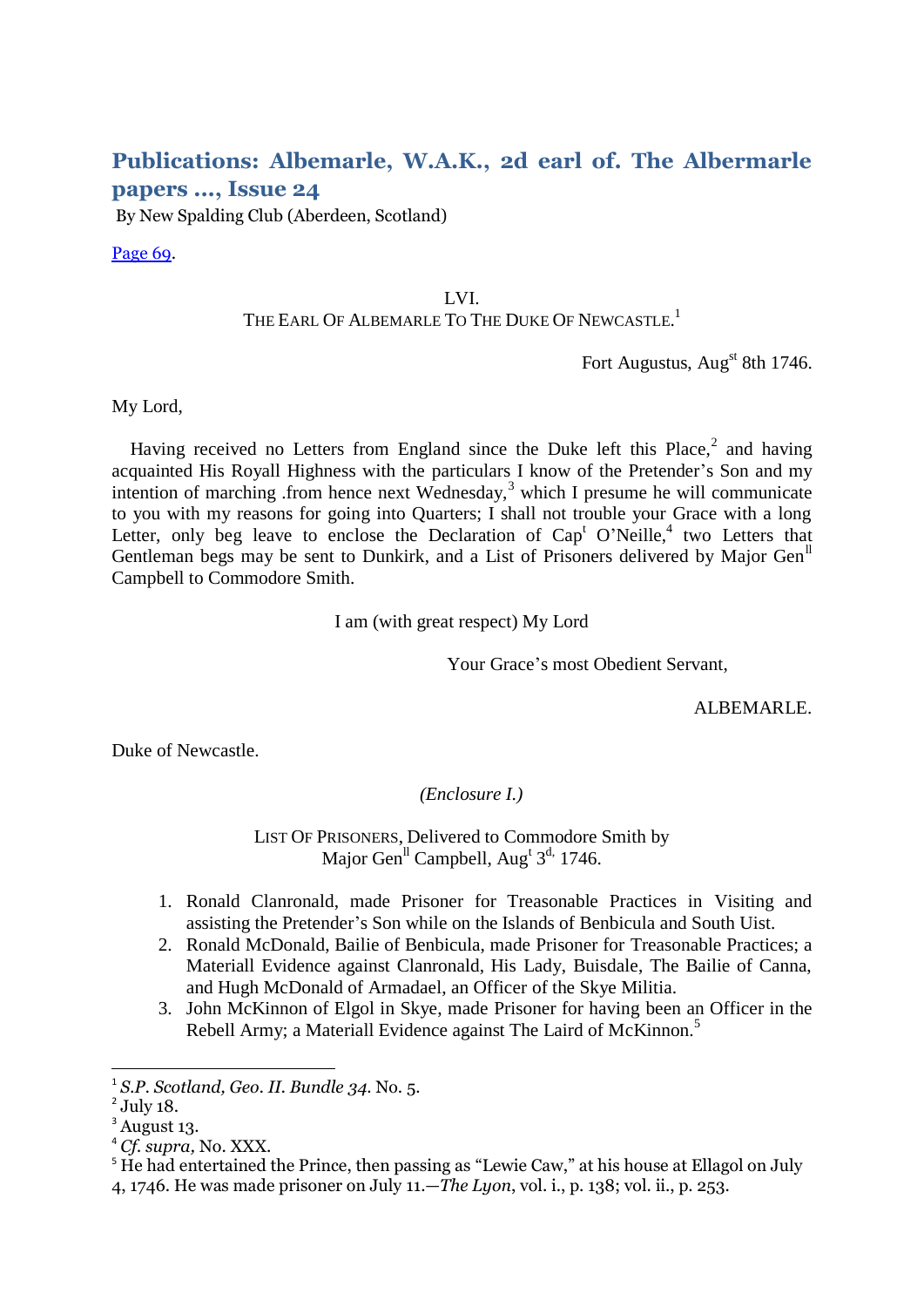- 4. Malcolm McLeod of Teir in Rasa, made Prisoner for having been a Captain in the Rebell Army, and other Treasonable Practices; an Evidence against The Laird of McKinnon.<sup>6</sup>
- 5. Ronald McGachan, Son to Obeg in South Uist, made Prisoner for having assisted the Pretender's Son while in South Uist; an Evidence against Old Clanronald, The Bailie of Benbicula and Boisdale.
- 6. Donald M<sup>c</sup>Cleod of Gartrigill,<sup>7</sup> made Prisoner for having been in Rebellion and Piloting the Pretender's Son from the Continent to the Western Isles. An Evidence against old Clanronald, M<sup>c</sup>Donald of Buisdale, Aeneas M<sup>c</sup>Donald The Banker, and the Laird of Barra.<sup>8</sup>
- 7. Charles M<sup>c</sup>Gachen in Peninurin in South Uist, made Prisoner for levying men for the Pretender's Son, an Evidence against old Clanronald, Ronald M<sup>c</sup>Gachen Son to Obeg, The Bailie of Benbicula, M°Donald of Buisdale, The Bailie of Canna, and Ronald M<sup>c</sup>Donald of Garrifluch.
- 8. Francis M<sup>c</sup>Donald, made Prisoner for having raised men in Ireland for the Pretender's Service, and for being an Officer with the Rebels. He was made Prisoner at Couchindier in Ireland for the same, but made his escape, and it is reported Fifty pounds was promised by those he escaped from for retaking him, for which reason, Query, it would not be right to send him thither to have him tried as there is no evidence here against him.
- 9. Lauchlan  $M<sup>c</sup>$ Vurych, made Prisoner for having been in Rebellion and assisting the Pretender's Son in his escape from the Continent to South Uist, an Evidence against Lady Clanronald.
- 10. Angus M<sup>c</sup>Caula &
- 11. John M<sup>c</sup>Donald, two Boys, Servants to the Bailie of Benbicula, Evidences against their Master.
- 12. Duncan M<sup>c</sup>Keizig, made Prisoner for having been in Rebellion, and taken with his Arms.
- 13. Roderick M<sup>c</sup>Donald, made Prisoner for having been in Rebellion and assisting the Young Pretender in escaping to the long Island, an Evidence against Clanronald.
- 14. John M<sup>c</sup>Lean, Cook to the Laird of Clanronald, made Prisoner for having been Cook to the Pretender's Son while on the long Island, but chiefly to be an Evidence against The Laird and Lady Clanronald.
- 15. John M<sup>c</sup>Donald, Brother to the Bailie of Benbicula, made Prisoner only for an Evidence against some Persons in the long Island.
- 16. Duncan M<sup>c</sup>Rievre in Benbicula, made Prisoner for having rowed the Pretender's Son from South Uist to Skye.
- 17. Alexander M<sup>c</sup>Donald of Garilgole in Benbicula, taken up only to be an Evidence against Lady Clanronald and some others in the long Island.
- 18. Francis Bower, a Papist Teacher of Children in Morer.

1

 $6$  He had accompanied the Prince from July 1-4, 1746, and having left him in Mackinnon's charge at Ellagol, was apprehended a few days later by John Macleod of Talisker.—*The Lyon,*  vol. i., p. 144.

<sup>7</sup> Gualtergill, on Loch Dunvegan, in Skye.

<sup>8</sup> Donald met the Prince at Borradale on April 21, 1746, and piloted him to the Long Island. His narrative is in *The Lyon,* vol. i., pp. 154 *et seq.* He was taken prisoner on July 5, 1746, in Benbecula, by Allan Macdonald of Knock *(ibid.,* vol. i., p. 178).